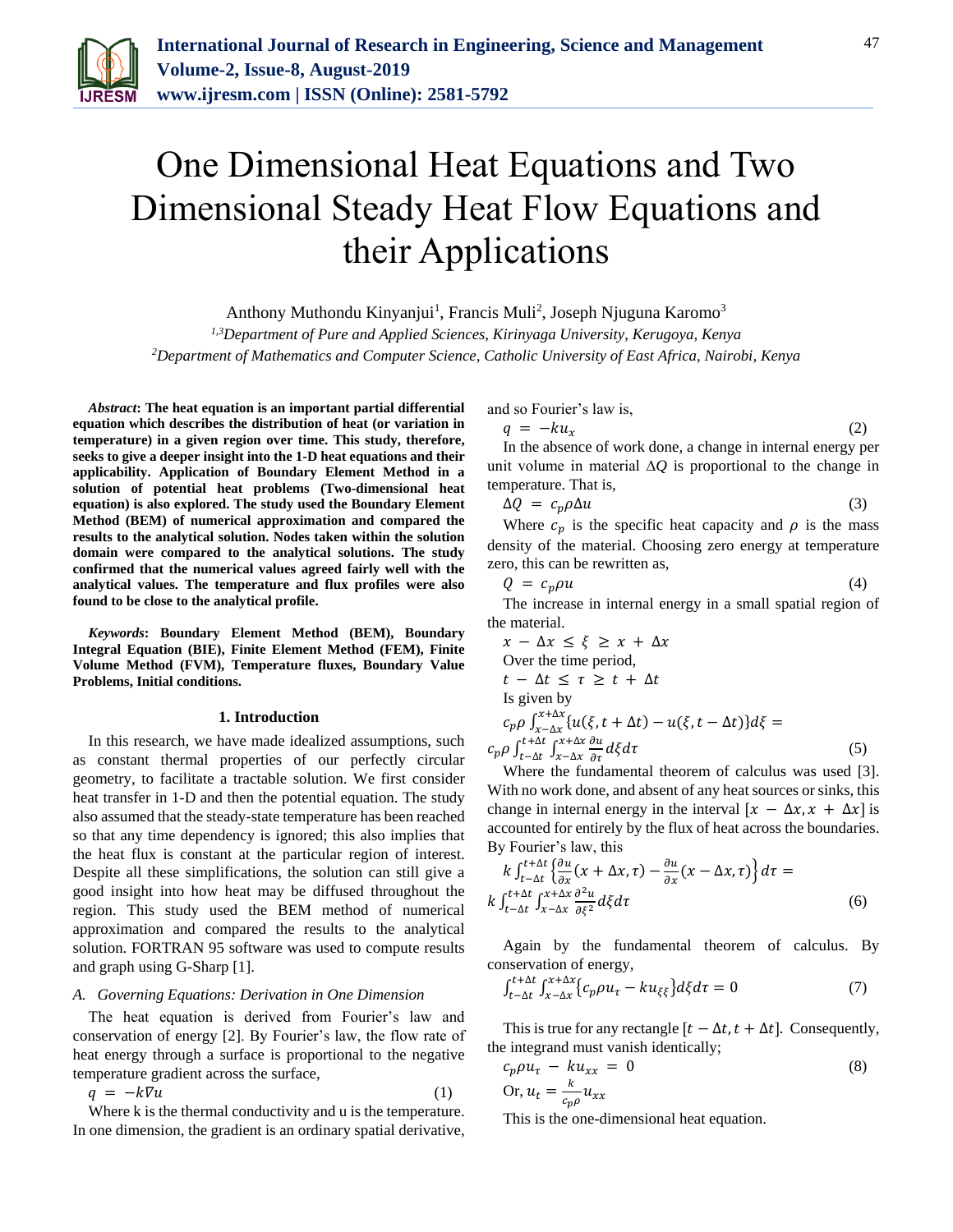

*B. Internal Heat Generation*

The function U above represents the temperature of a body in 1-D. Alternatively, it is sometimes convenient to change units and represent u as the heat density of a medium. Since heat density is proportional to temperature in a homogeneous medium, the heat equation is still obeyed in the new units. Suppose that a body obeys the heat equation and, in addition, generates is own heat per unit volume (e.g., in watts/L) at a rate given by a known function q varying in space and time. Then the heat per unit volume, U satisfies an equation.

$$
\frac{\partial u}{\partial t} = \left(\frac{\partial^2 u}{\partial x^2} + \frac{\partial^2 u}{\partial y^2} + \frac{\partial^2 u}{\partial z^2}\right) + q
$$
\n(9)

#### *C. The Boundary Conditions*

The heat equation is a second-order partial differential equation in the spatial coordinates. We need boundary conditions in order to specify how our system interacts with the outside surroundings. There are three general types of boundary conditions: Dirichlet, Neumann and Mixed boundary conditions.

# *1) Dirichlet Boundary Conditions*

Dirichlet boundary conditions the temperature is specified at the boundary as a function of time

$$
T(X = 0, t) = T_{bc1}(t)
$$
\nIf the temperature is constant, then we have.

\n
$$
T(X = 0, t) = T_{bc1}
$$
\n(11)

In this case, we have a physical situation where our system is touching an infinite heat reservoir that maintains a constant temperature. In a one dimensional system, we must have two boundary conditions, one at the left-hand-side boundary and other at the right-hand-side boundary. If our system is of length L in the x-direction, then our second Dirichlet boundary condition would be of the form:

$$
T(X = L, t) = T_{bc2}(t)
$$
\n
$$
2) Neumann Boundary Conditions
$$
\n(12)

In Neumann boundary conditions, the heat flux is set at the boundary. These conditions are expressed as follows (for the one-dimensional case) [4].

$$
\frac{dT}{dx}(X = 0, t) = \frac{dT(t)}{dx}|_{bc1}
$$
 (13)

That is, at the left-hand-side boundary the one-dimensional system, the heat flux is a specified function of time. If the heat flux is constant we have:

$$
\frac{dT}{dx}(X=0,t) = \frac{dT}{dx}|_{bc1}
$$
\n(14)

In this case, we have the physical situation where the system is touching an infinite heat source that maintains a constant flux of heat into the system regardless of the temperature. One end of the rod is well insulated. No heat leaves it. The flux is Zero. In this case, we would use a Neumann boundary condition [5].

In a one-dimensional system, we must have two boundary conditions one at the left-hand-side boundary and the other at the right-hand- side boundary.

If our one-dimensional system is of length L in the xdirection, then our second Neumann boundary condition would be of the form:

$$
\frac{dT}{dx}(X=L,t) = \frac{dT(t)}{dx}|_{bc2}
$$
\n(15)

## *3) Mixed Boundary Conditions*

Mixed Boundary Conditions is a mixture of the Dirichlet and Neumann Boundary conditions. They take the following form (for the one-dimensional case) [4].

$$
\frac{dT}{dx}(x=0,t) + T(x=0,t) = T_{bc1}(t) + \frac{dT(t)}{dx}|_{bc1} = f(t)
$$
\n(16)

There are very relevant physical systems which require these elaborate boundary conditions.

## *D. Initial Conditions*

#### *1) Generalized Initial Condition*

The heat equation is first order in time zero. In general, this initial condition can be written as;

$$
T(x, y, t = 0) = T_{ic}(x, y)
$$
  
(17)  
2) Steady-State Initial Condition

If the temperature profile is initially a steady-state (linear) profile between two boundary condition temperature  $T_{bc1}$  and  $T_{bc2}$ , then we would have the formula for the linear interpolation between them, which in one-dimension as:

$$
T(x, y, t = 0) = T_{bc1} + \frac{x}{L}(T_{bc2} - T_{bc1})
$$
\n(18)

## **2. Solutions using Fourier series**

The following solution technique for the heat equation was proposed by Joseph Fourier in his treatise th´eorie analytique de la chaleur [6]. Let us consider the following heat equation for one space variable. This could be used to model heat conduction in a rod.

$$
u_t = k u_{xx} \tag{19}
$$

Assuming the initial condition,

$$
u(0,x) = f(x)\forall x \in [0,L] \tag{20}
$$

Where the function *f* is given and the boundary conditions,  $u(t, 0) = 0 = u(t, L) \forall t > 0$  (21)

The solution to equation  $(2.1)$  above is:

$$
u(x,t) = \sum_{n=1}^{+\infty} D_n \left(\sin \frac{n\pi x}{L}\right) e^{-\frac{n^2 \pi^2 k t}{L^2}} \tag{22}
$$

Where,

$$
D_n = \frac{2}{L} \int_0^L f(x) \sin \frac{n\pi x}{L} dx \tag{23}
$$

#### *A. Generalizing the Solution Technique*

The solution technique used above can be greatly extended to many other types of equations. The idea is that the operator  $U_{xx}$  with the zero boundary conditions can be presented in terms of its eigenvectors. This leads naturally to one of the basic ideas of the spectral theory of linear self-adjoint operators. Consider the linear operator  $\Delta U = U_{xx}$ . The finite sequence of function,  $e_n(x) = \sqrt{\frac{2}{l}}$  $\frac{2}{L} \sin \frac{n \pi x}{L}$  for  $n \ge 1$  are eigenvectors of  $\Delta$  indeed,

 $Δe_n = -\frac{n^2 \pi^2}{l^2}$  $\frac{n}{L^2}e_n$ Moreover, any eigenvector  $f$  of  $\Delta$  with the boundary conditions  $f(0) = f(L) = 0$  is of the form  $e_n$  for some  $n \ge$ 1. The functions  $e_n$  for  $n \geq 1$  form an orthonormal sequence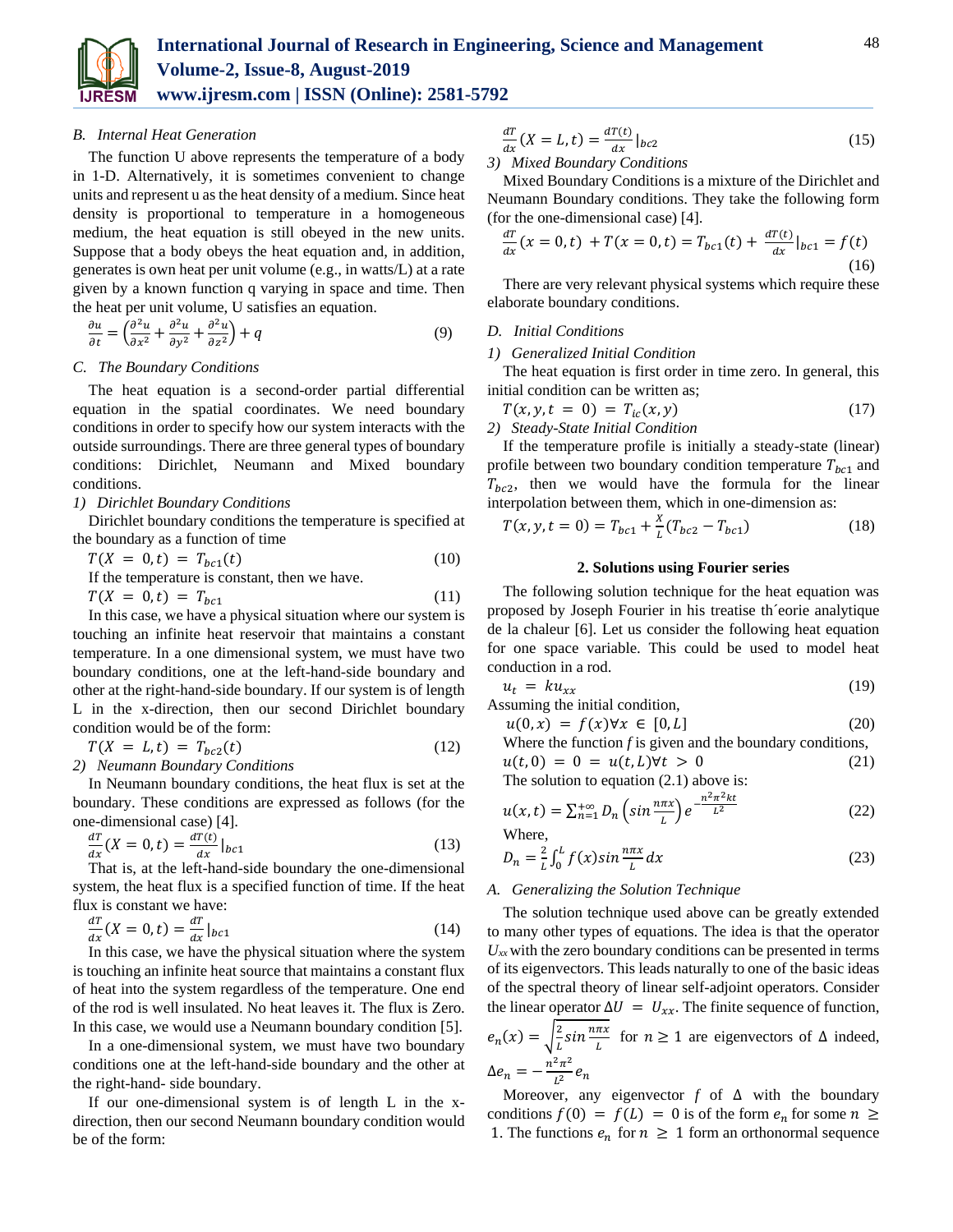

with respect to a certain inner product on the space of realvalued functions on  $[0, L]$ . This means,

$$
\langle e_n, e_m \rangle = \int_0^L e_n(x) e_m(x) dx = \begin{cases} 0, & n \neq m \\ 1, & m = n \end{cases}
$$
 (24)

Finally, the sequence  $\{e_n\}$ ,  $n \in N$  spans a dense linear subspace of  $L_2(0, L)$ .

This shows that in effect, we have diagonalized the operator ∆.

#### *B. Fundamental Solutions*

A fundamental solution, also called a heat kernel, is a solution of the heat equation corresponding to the initial conditions of an initial point source of heat at a known position. These can be used to find a general solution of the heat equation over certain domains; In one variable, the Green's function is a solution of the initial value problem.

$$
\begin{cases}\n u_t(x,t) - ku_{xx}(x,t) = 0, & -\infty < x < \infty, \ 0 < t < \infty \\
 u(x,t=0) = \delta(x)\n\end{cases}
$$

(25) Where  $\delta$  is the Dirac delta function. The solution to this problem is the fundamental solution,

$$
\Phi(x,t) = \frac{1}{\sqrt{4\pi kt}} \exp\left(-\frac{x^2}{4kt}\right) \tag{26}
$$

One can obtain the general solution of the one variable heat equation with initial condition  $U(x, 0) = g(x)$  for  $-\infty <$  $x < \infty$  and  $0 < t < \infty$  by applying a convolution:

$$
u(x,t) = \int \Phi(x-y,t)g(y)dy
$$
 (27)

In several spatial variables, the fundamental solution solves the analogous problem,

$$
\begin{cases} u_t(x,t) - k \sum_{i=1}^n u_{x_ix_i}(X,t) = 0 \\ u(X,t=0) = \delta(X) \end{cases}
$$
 (28)

in  $-\infty < x < \infty$  and  $0 < t < \infty$ . The n-variable fundamental solution is the product of the fundamental solutions in each variable; i.e.,

$$
\Phi(X,t) = \Phi(x_1,t)\Phi(x_2,t) \dots \dots \dots \dots \Phi(x_n,t) = \frac{1}{(4\pi kt)^2} e^{-\frac{XX}{4kt}}
$$
\n(29)

The general solution of the heat equation on  $\mathbb{R}^n$  is then obtained by a convolution so that to solve the initial value problem with  $u(x, 0) = g(x)$ , one has,

$$
u(X, t) = \int_{\Re^n} \Phi(X - y, t) g(y) d^n y \tag{30}
$$

The general problem on a domain  $\Omega$  in  $\mathbb{R}^n$  is

$$
\begin{cases} u_t(X,t) - k \sum_{i=1}^n u_{x_i x_i}(X,t) = 0, & X \in \Omega \quad 0 < t < \infty \\ u(X,t=0) = g(X), & X \in \Omega \end{cases}
$$
 (31)

With either Dirichlet or Neumann boundary data. A Green's function always exists, but unless the domain  $\Omega$  can be readily decomposed into one variable problem, it may not be possible to write it down explicitly. The method of the image provides one additional technique for obtaining Green's function solutions in 1- D.

A variety of elementary Green's function solutions in onedimension are recorded here. In some of these, the spatial domain is the entire real line  $(-\infty, \infty)$ . In others, it is the semifinite interval  $(0, \infty)$  with either Neumann or Dirichlet boundary conditions. One further variation is that some of these solve the inhomogeneous equation.

$$
U_t = kU_{xx} + f
$$
 (32)  
Where f is some given function of x and t.

Initial value problem on 
$$
(-\infty, \infty)
$$

$$
\begin{cases} u_t = ku_{xx}, \ -\infty < x < \infty, \ 0 < t < \infty \\ u(x, 0) = g(x), \quad \text{IC:} \end{cases} \tag{33}
$$

$$
U(x,t) = \frac{1}{\sqrt{4\pi kt}} \int_{-\infty}^{\infty} exp(-\frac{(x-y)^2}{4kt}) g(y) dy
$$
 (34)

Initial value problem on  $(0, \infty)$  with homogeneous Dirichlet boundary conditions.

$$
\begin{cases}\n u_t = ku_{xx}, & 0 \le x < \infty, \ 0 < t < \infty \\
 u(x, 0) = g(x), & IC; \\
 u(0, t) = 0 & BC.\n\end{cases}
$$
\n(35)

$$
u(x,t) = \frac{1}{\sqrt{4\pi kt}} \int_0^\infty \left\{ \exp\left(-\frac{(x-y)^2}{4kt}\right) - \exp\left(-\frac{(x+y)^2}{4kt}\right) \right\} g(y) dy
$$
\n(36)

Initial value problem on  $(0, \infty)$  with homogeneous Neumann boundary

conditions.

$$
\begin{cases}\nu_t = k u_{xx}, & 0 \le x < \infty, \ 0 < t < \infty \\
u(x, 0) = g(x), & IC;\ u_x(0, t) = 0 & BC.\n\end{cases}
$$
\n(37)  
\n
$$
u(x, t) = \frac{1}{\sqrt{4\pi kt}} \int_0^\infty \left\{ \exp\left(-\frac{(x-y)^2}{4kt}\right) + \right\} \right.
$$

$$
u(x,t) = \frac{1}{\sqrt{4\pi kt}} \int_0^\infty \left\{ \exp\left(-\frac{(x-y)^2}{4kt}\right) + \exp\left(-\frac{(x+y)^2}{4kt}\right) \right\} g(y) dy
$$
\n(38)

Problem on  $(0, \infty)$  with homogeneous initial conditions and non-homogeneous Dirichlet boundary condition.

$$
\begin{cases}\n u_t = ku_{xx}, & 0 \le x < \infty, \ 0 < t < \infty \\
 u(x, 0) = g(x), & IC; \\
 u(0, t) = h(t) BC.\n\end{cases}
$$
\n(39)

$$
u(x,t) = \int_0^t \frac{x}{\sqrt{4\pi k(t-s)^3}} exp(-\frac{x^2}{4k(t-s)}) h(s) d(s)
$$
(40)

Inhomogeneous heat equation problem on (−∞, ∞) homogeneous initial

conditions.

$$
\begin{cases} u_t = ku_{xx} + f(x, t), & -\infty < x < \infty, 0 < t < \infty \\ u(x, 0) = 0, & \text{IC} \end{cases} \tag{41}
$$

$$
U(x,t) = \int_0^t \int_{-\infty}^{\infty} \frac{1}{\sqrt{4\pi k(t-s)}} exp\left(-\frac{(x-y)^2}{4k(t-s)}\right) f(y,s) dy ds \quad (42)
$$

Problem on  $(0, \infty)$  with homogeneous Dirichlet boundary conditions and

initial conditions.

$$
\begin{cases}\n\mathbf{u}_{t} = k\mathbf{u}_{xx} + f(x, t), -\infty < x < \infty, 0 < t < \infty \\
\mathbf{u}(x, 0) = 0, \quad \text{IC}; & (43) \\
\mathbf{u}(0, t) = 0, \quad \text{BC} \\
\mathbf{U}(x, t) = \int_{0}^{t} \int_{0}^{\infty} \frac{1}{\sqrt{4\pi k(t-s)}} \left\{ \exp\left(-\frac{(x-y)^{2}}{4k(t-s)}\right) - \exp\left(-\frac{(x+y)^{2}}{4k(t-s)}\right) \right\} f(y, s) \, dy \, ds\n\end{cases}
$$
\n(44)

## **3. Two Dimensional Heat Equation**

We consider a steady-state two-dimensional heat equation for simplicity. In this case, we use the potential functions  $(\nabla^2 U = 0)$  which can be derived from Gauss' Theorem, also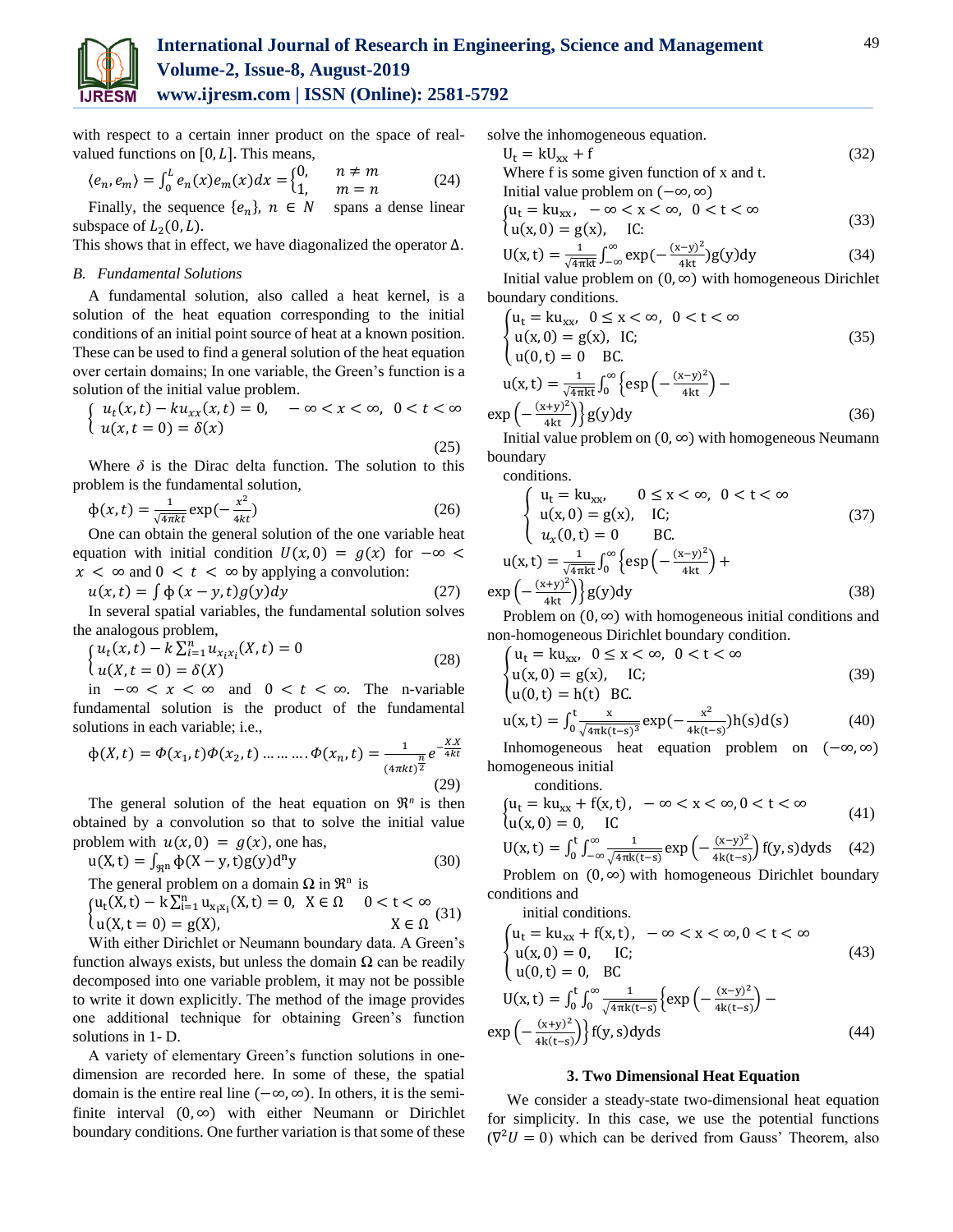

referred to as divergence theorem.

The partial differential operator,  $\nabla^2$  or  $\Delta$  is called the Laplace operator, or just Laplacian [7].

The starting point for our model is the Fourier's Law (19) which specifies that heat transfer is governed by the equation 1.

If the system is in steady-state, then Conservation of Energy (19) implies that, in the absence of heat sinks or sources, the heat flux throughout the region must satisfy:

 $\nabla \cdot q = 0$ (45)

In one dimension, this would imply that heat flux must be constant at all points; in more than one dimension, it implies that heat flux entering a control region must equal heat flux leaving the same region. Without any heat generation and considering 2-D heat flow in steady-state, the conservation of energy equation (9) reduces down to Laplace's equation.

$$
\nabla^2 U = 0 \tag{46}
$$

$$
\frac{\partial^2 U}{\partial x^2} + \frac{\partial^2 U}{\partial y^2} = 0
$$
\n(47)

Since  $U$  is frequently a potential function, this equation is also known as a potential equation.

A boundary value problem which is of practical interest requires solving the Laplace equation (3.3) in the twodimensional region R bounded by a simply closed curve  $\Gamma$ subject to the boundary conditions

$$
U = f_1(x, y) \text{ for } (x, y) \in \Gamma_1
$$
  
\n
$$
\frac{\partial U}{\partial n} = f_2(x, y) \text{ for } (x, y) \in \Gamma_2
$$
\n(48)

Where  $f_1$  and  $f_2$  are suitably prescribed functions and  $\Gamma_1$  and  $\Gamma_2$  are non-intersecting curves such that  $\Gamma_1 U \Gamma_2 = \Gamma$ 

It is worth noting that the Laplace equation is both linear and homogeneous while the boundary conditions we are specifying are linear and non-homogeneous. This creates a problem because the separation of variables as discussed in 1-D heat equation requires homogeneous boundary conditions. The boundary conditions in the equation. (48) imply that at each and every point on the boundary, either the temperature or the heat flux (but not both) is known. To determine the temperature field in the region  $R$ , one has to solve the equation  $(47)$  to find the solution that satisfies the prescribed boundary condition on  $\Gamma$ .

The normal derivative 
$$
\frac{\partial U}{\partial n}
$$
 is defined by  
\n
$$
\frac{\partial U}{\partial n} = n_x \frac{\partial U}{\partial x} + n_y \frac{\partial U}{\partial y}
$$
\n(49)

Here the unit normal vector  $[n_x, n_y]$  on  $\Gamma$  is taken to be pointing away from the region R. It is worth noting that the vector may vary from point to point on  $\Gamma$ . Thus,  $|n_x, n_y|$  is a function of x and y. The boundary conditions prescribed in equation.(48) are assumed to be well-posed so that the boundary value problem has a unique solution, that is, it is assumed that one can always find a function  $U(x, y)$  satisfying equations (47) and (48) and that there is only one such function.

In general, it is difficult (if not impossible) to solve exactly

the BVP defined by equations  $(3.3)$  and  $(3.4)$ . The mathematical complexity depends on the geometrical shape of the region  $R$  and the boundary conditions given in  $(3.4)$ . Exact solutions can only be found for relatively simple geometries or  $R$  (such as square and circular regions) together with particular boundary conditions. For more complicated geometries, one may have to resort to numerical (approximate) techniques.

*A. The Transformation from Cartesian Coordinates to Polar Coordinates*

We consider equation (47) above and the parametric equations:

 $x = r \cos \theta$  and  $y = r \sin \theta$ ; where r is the radius of circular geometry and thus a constant.

Partially differentiating  $U$  w.r.t  $x$  gives

 $\frac{\partial U}{\partial x} = \frac{\partial U}{\partial r}$  $\partial r$  $\frac{\partial r}{\partial x} + \frac{\partial U}{\partial \theta}$  $\partial \theta$  $\partial \theta$  $\partial x$ 

$$
\frac{\partial^2 U}{\partial x^2} = \frac{\partial}{\partial x} \left( \frac{\partial U}{\partial r} \frac{\partial r}{\partial x} + \frac{\partial U}{\partial \theta} \frac{\partial \theta}{\partial x} \right) = \frac{\partial^2 U}{\partial r \partial x} \frac{\partial r}{\partial x} + \frac{\partial U}{\partial r} \frac{\partial^2 r}{\partial x^2} + \frac{\partial^2 U}{\partial \theta \partial x} \frac{\partial \theta}{\partial x} + \frac{\partial U}{\partial \theta} \frac{\partial^2 \theta}{\partial x^2}
$$
(50)

Applying the chain rule:

$$
\frac{\partial^2 U}{\partial r \partial x} = \frac{\partial^2 U}{\partial r^2} \frac{\partial r}{\partial x} + \frac{\partial^2 U}{\partial \theta \partial r} \frac{\partial \theta}{\partial x}
$$
(51)

$$
\frac{\partial^2 U}{\partial \theta \partial x} = \frac{\partial}{\partial \theta} \left( \frac{\partial U}{\partial r} \frac{\partial r}{\partial x} + \frac{\partial U}{\partial \theta} \frac{\partial \theta}{\partial x} \right) = \frac{\partial^2 U}{\partial r \partial \theta} \frac{\partial r}{\partial x} + \frac{\partial^2 U}{\partial \theta^2} \frac{\partial \theta}{\partial x}
$$
(52)

Next, we look for 
$$
\frac{\partial r}{\partial x}
$$
 and  $\frac{\partial \theta}{\partial x}$   
\n
$$
r = \sqrt{(x^2 + y^2)} \text{ and } \theta = \tan^{-1} \frac{y}{x} \text{ hence}
$$
\n
$$
\frac{\partial r}{\partial x} = \frac{x}{\sqrt{x^2 + y^2}} = \frac{x}{r}
$$
\n
$$
\frac{\partial \theta}{\partial x} = \frac{\partial}{\partial x} \left( \tan^{-1} \frac{y}{x} \right) = \frac{1}{1 + \left( \frac{y}{x} \right)^2} \left( -\frac{y}{x^2} \right) = -\frac{y}{r^2}
$$
\n(53)

$$
\frac{\partial^2 r}{\partial x^2} = \frac{\partial}{\partial x} \left( \frac{\partial \theta}{\partial x} \right) = \frac{\partial}{\partial x} \left( \frac{x}{r} \right) = \frac{1}{r} - \frac{x}{r^2} \left( \frac{x}{r} \right) = \frac{r^2 - x^2}{r^3} =
$$
\n
$$
\frac{\partial^2 \theta}{\partial x^2} = \frac{\partial}{\partial x} \left( \frac{\partial \theta}{\partial x} \right) = \frac{\partial}{\partial x} \left( -\frac{y}{r^2} \right) = \frac{\partial}{\partial r} \left( -\frac{y}{r^2} \right) \frac{\partial r}{\partial x} =
$$
\n
$$
\frac{2xy}{r^4}
$$
\n(55)

Substituting equations  $(51)$  to  $(55)$  into equation  $(50)$  and simplifying gives;

$$
\frac{\partial^2 U}{\partial x^2} = \frac{x^2}{r^2} \left( \frac{\partial^2 U}{\partial r^2} \right) - \frac{2xy}{r^3} \frac{\partial^2 U}{\partial r \partial \theta} + \frac{y^2}{r^3} \frac{\partial U}{\partial r} + \frac{2xy}{r^4} \frac{\partial U}{\partial \theta} + \frac{y^2}{r^4} \frac{\partial^2 U}{\partial \theta^2}
$$
(56)

Similarly;

 $\partial$ 

$$
\frac{\partial^2 U}{\partial y^2} = \frac{y^2}{r^2} \left( \frac{\partial^2 U}{\partial r^2} \right) + \frac{2xy}{r^3} \frac{\partial^2 U}{\partial r \partial \theta} + \frac{x^2}{r^3} \frac{\partial U}{\partial r} - \frac{2xy}{r^4} \frac{\partial U}{\partial \theta} + \frac{x^2}{r^4} \frac{\partial^2 U}{\partial \theta^2}
$$
\n
$$
\frac{x^2}{r^4} \frac{\partial^2 U}{\partial \theta^2}
$$
\n(57)

Add equations (56)and 57 gives;  $\frac{\partial^2 U}{\partial x^2} + \frac{\partial^2 U}{\partial y^2} = \frac{\partial^2 U}{\partial r^2} + \frac{1}{r} \frac{\partial U}{\partial r} + \frac{1}{r^2} \frac{\partial^2 U}{\partial \theta^2}$ 

$$
\partial x^2 + \partial y^2 = \partial r^2 + r \partial r + r^2 \partial \theta^2
$$

We, therefore, have the Laplace equation (47) in polar form as  $\partial^2 U$  $\frac{\partial^2 U}{\partial r^2} + \frac{1}{r}$ r  $\frac{\partial U}{\partial r} + \frac{1}{r^2}$  $r^2$  $\partial^2 U$  $\partial \theta^2$  $= 0$  (58)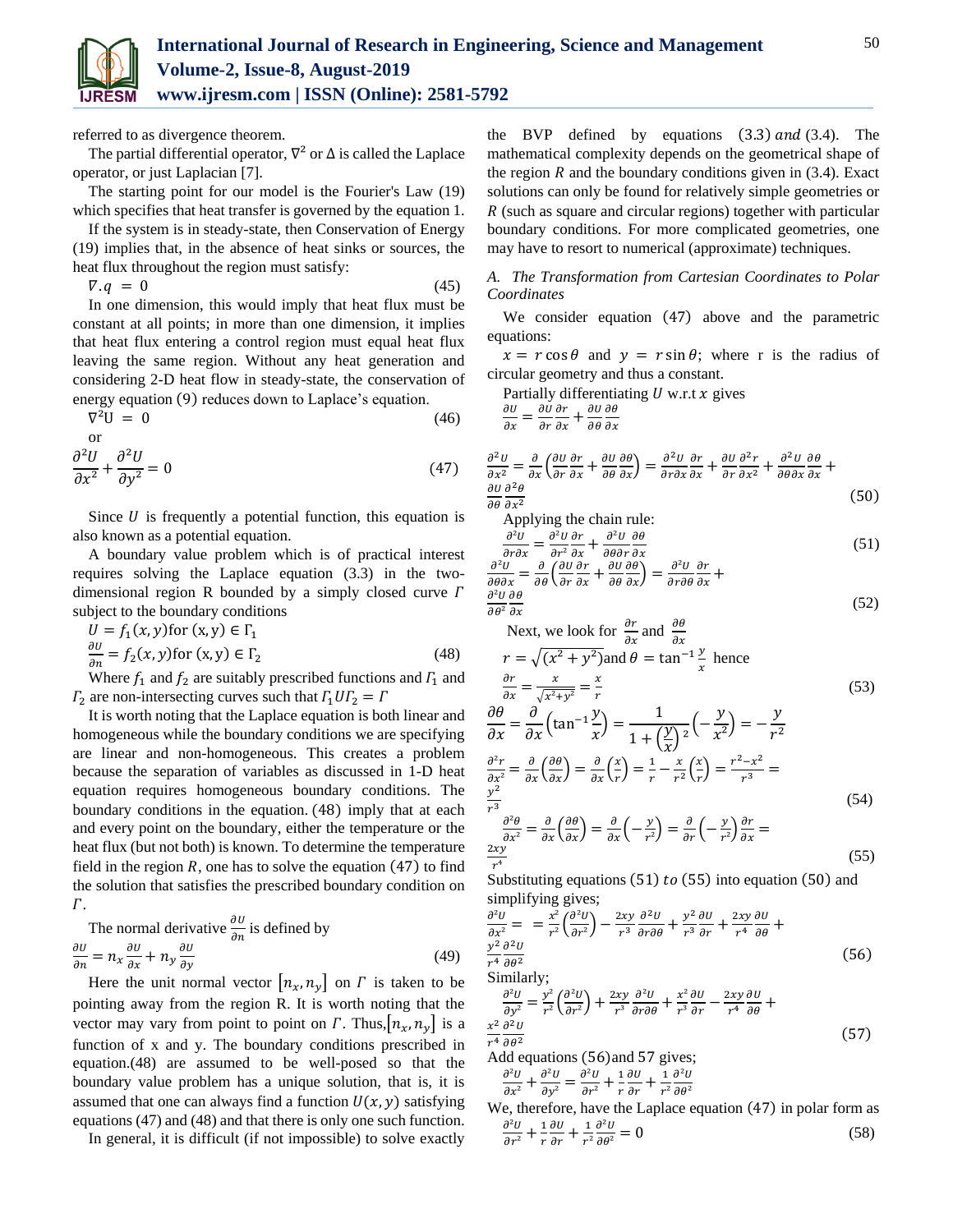

Under the above assumptions, the equation (47) is independent of  $\theta$ , hence it becomes;

$$
\frac{\partial^2 U}{\partial r^2} + \frac{1}{r} \frac{\partial U}{\partial r} = 0
$$
\nWhose solution is:  $U(r) = A \ln r + B$ 

\n
$$
(59)
$$

Where A and B can be determined if we know  $U(r)$  and  $\frac{\partial U}{\partial r}$ 

on the boundary of the circle. This solution blows up as  $r \rightarrow$ ∞ so it is only of limited interest in estimating the temperature distribution near the pipe. When the boundary at ground level is introduced, it becomes clear we cannot parameterize the solution by  $r$  alone. The purpose of highlighting this solution is that it provides the basis for the Fundamental Solution of Laplace's Equation at point  $p = (x_p, y_p)$  which is given as.

$$
G(x, y | x_p, y_p) = -\frac{1}{4\pi} \left[ (x_p - x)^2 + (y_p - y)^2 \right]
$$
 (60)

G is defined everywhere in  $\mathbb{R}^2$  apart from at  $(x_p, y_p)$  where it is singular. We can now transform the PDE equation (3.15) into a Boundary Integral Equation (BIE) which we can solve numerically on the boundary of our circular geometry.

An application of the divergence theorem to convert the double integral over R into a line integral over  $\Gamma$  gives

$$
\int_{\Gamma} \left[ \left( U_2 \frac{\partial u_1}{\partial x} - U_1 \frac{\partial u_2}{\partial x} \right) n_x + \left( U_2 \frac{\partial u_1}{\partial y} - U_1 \frac{\partial u_2}{\partial y} \right) n_y \right] ds(x, y) = 0 \tag{61}
$$

## *B. Numerical Methods*

There are three broad classes of methods that are commonly used for boundary value problems across many fields of physics, mathematics and engineering – the finite difference method (FDM), the finite element method (FEM) and the boundary element method (BEM). The choice of BEM is informed by the fact that it can be applied where any potential problem is governed by a differential equation that satisfies the Laplace equation. Given the advantages of this approach, we shall now use this method to obtain a solution for equation (59). There are a couple of different ways this can be done via the Direct Method (which solves for *U* and  $\frac{\partial U}{\partial N}$  directly) or the Indirect Method (which solves for a density function which then generates solutions for  $U$ ).

#### *C. Direct Boundary Element Method*

To derive the boundary integral equation we let  $U_1$  =  $G(x, y; x_p, y_p)$  the fundamental solution defined in equation (60) and  $U_2 = U$ , where U is the required solution of the boundary value problem defined by equation (47) and (48).

Since  $G(x, y; x_p, y_p)$  is not well defined at the point  $(x_p, y_p)$ , the reciprocal relation in equation (61) is valid for  $U_1 =$  $G(x, y; x_p, y_p)$  and  $U_2 = U$  only if  $(x_p, y_p)$  does not lie in the region  $R \cup \Gamma$ . Thus

$$
\int_{\Gamma} \left[ U(x, y) \frac{\partial}{\partial n} \left( G(x, y; x_p, y_p) \right) - \\ G(x, y; x_p, y_p) \frac{\partial}{\partial n} \left( U(x, y) \right) \right] ds(x, y) = 0
$$

$$
for (x_p, y_p) \notin R \cup \Gamma
$$
 (62)

For the case in which  $(x_p, y_p)$  lies in the region R, equation (60) is valid if we replace  $\Gamma$  by  $\Gamma$   $\Gamma$   $\Gamma_{\varepsilon}$ , where  $\Gamma_{\varepsilon}$  is a circle of center  $(x_p, y_p)$  and radius  $\varepsilon$ . This is because  $G(x, y; x_p, y_p)$  and its first-order partial derivatives (with respect to x or y) are well defined in the region between  $\Gamma$  and  $\Gamma_{\varepsilon}$ . Thus we can write

$$
\int_{\Gamma} U_{\Gamma_E} \left[ U(x, y) \frac{\partial}{\partial n} \left( G(x, y; x_p, y_p) \right) - G(x, y; x_p, y_p) \frac{\partial}{\partial n} \left( U(x, y) \right) \right] ds(x, y) = 0
$$
\nThis implies that\n
$$
\int_{\Gamma} \left[ U(x, y) \frac{\partial}{\partial n} \left( G(x, y; x_p, y_p) \right) - G(x, y; x_p, y_p) \frac{\partial}{\partial n} \left( U(x, y) \right) \right] ds(x, y) =
$$
\n
$$
- \int_{\Gamma_E} \left[ U(x, y) \frac{\partial}{\partial n} \left( G(x, y; x_p, y_p) \right) - G(x, y; x_p, y_p) \frac{\partial}{\partial n} \left( U(x, y) \right) \right] ds(x, y) \tag{63}
$$

Equation (63) holds for any radius  $\varepsilon$ 0, so long as the circle  $\Gamma_{\varepsilon}$  lies completely inside the region bounded by  $\Gamma$ . We can let  $\varepsilon \to 0^+$  in the equation (63). this gives

$$
\int_{\Gamma} \left[ U(x, y) \frac{\partial}{\partial n} \left( G(x, y; x_p, y_p) \right) - G(x, y; x_p, y_p) \frac{\partial}{\partial n} \left( U(x, y) \right) \right] ds(x, y) =
$$
\n
$$
- \lim_{\varepsilon \to 0^+} \int_{\Gamma_{\varepsilon}} \left[ U(x, y) \frac{\partial}{\partial n} \left( G(x, y; x_p, y_p) \right) - G(x, y; x_p, y_p) \frac{\partial}{\partial n} \left( U(x, y) \right) \right] ds(s, y) \tag{64}
$$

The Taylor series of  $U(x, y)$  about the point  $(x_p, y_p)$  is given by

$$
U(x, y) = \sum_{m=0}^{\infty} \sum_{k=0}^{m} \left( \frac{\partial^m U}{\partial x^k \partial y^{m-k}} \left( U(x, y) \right) \right) \Big|_{(x, y) = (x_p, y_p)}
$$
  

$$
\frac{(x - x_p)^k (y - y_p)^{m-k}}{k! (m-k)!}
$$
  
On the circle  $\Gamma_{\varepsilon}$ ,  $r = \varepsilon$ . Thus

$$
U(x, y) = \sum_{m=0}^{\infty} \sum_{k=0}^{m} \left( \frac{\partial^{m} U}{\partial x^{k} \partial y^{m-k}} \left( U(x, y) \right) \right) \Big|_{(x, y) = (x_{p}, y_{p})}
$$
  

$$
\frac{\varepsilon^{m} \cos^{k} \theta \sin^{m-k} \theta}{k! (m-k)!}
$$
  
for  $(x, y) \in \Gamma_{\varepsilon}$  (65)  
Similarly, we have

 $\overline{a}$ 

$$
\frac{\partial}{\partial n} [U(x, y)]
$$
\n
$$
= \sum_{m=0}^{\infty} \sum_{k=0}^{m} \left( \frac{\partial^m U}{\partial x^k \partial y^{m-k}} \left\{ \frac{\partial}{\partial n} [U(x, y)] \right\} \right) \Big|_{(x, y) = (x_p, y_p)}
$$
\n
$$
\frac{\varepsilon^m \cos^k \theta \sin^{m-k} \theta}{k! (m-k)!}
$$
\nfor  $(x, y) \in \Gamma_{\varepsilon}$  (66)

Using equations (65) and (66) and writing  $ds(x, y) = \varepsilon d\theta$ with  $\theta$  ranging from 0 to  $2\pi$ , we attempt to evaluate the limits on theright-hand side of equation (64).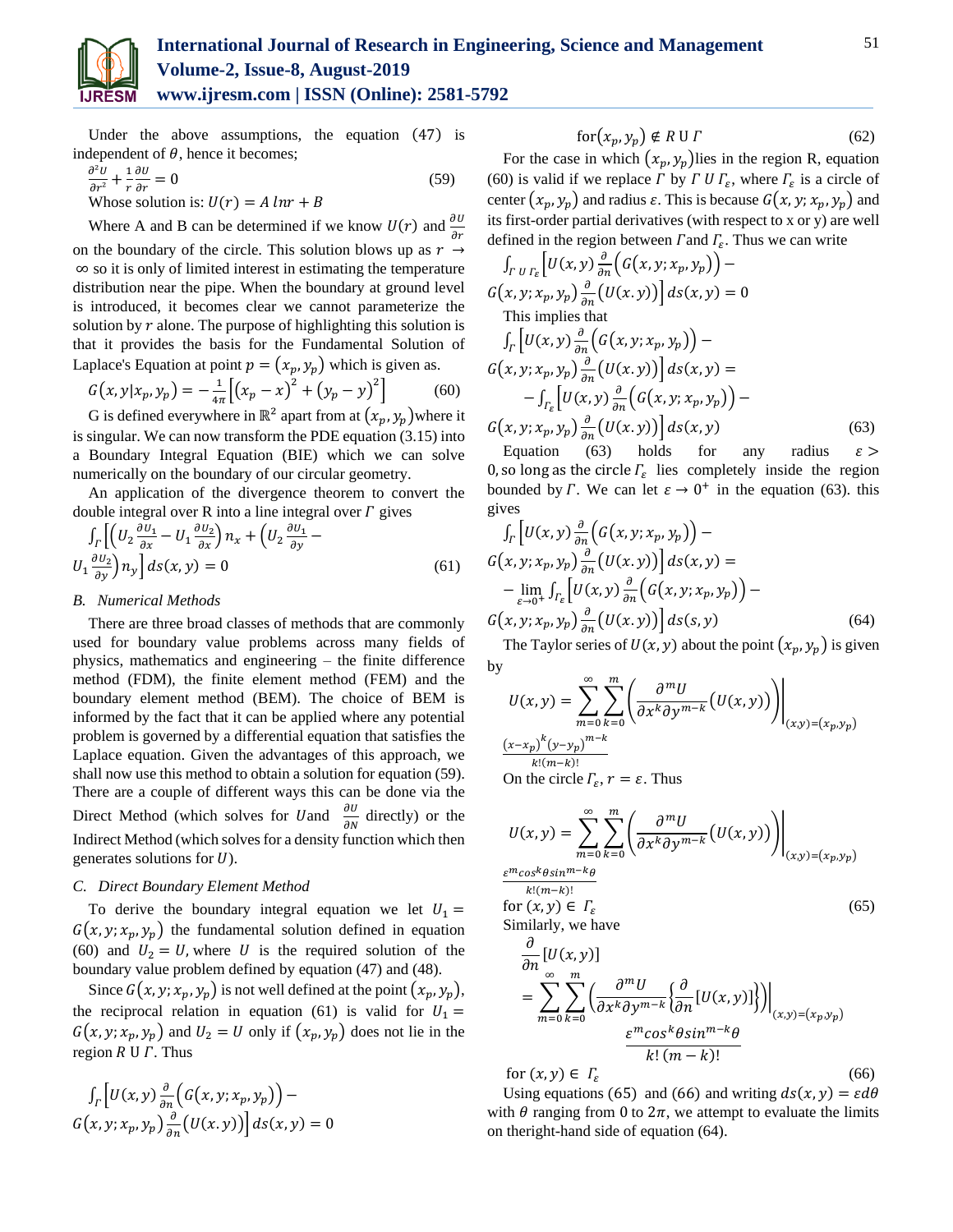

On  $\Gamma_{\varepsilon}$ , the normal vector  $[n_x, n_y]$  is given by  $[-cos\theta, -sin\theta]$ . We also utilize trigonometric identity  $cos^2\theta + sin^2\theta = 1$  to get.

$$
\int_{\Gamma_{\varepsilon}} U(x, y) \frac{\partial}{\partial n} \left[ G(x, y; x_{p}, y_{p}) \right] ds(x, y) =
$$
\n
$$
- \frac{1}{2\pi} U(x_{p}, y_{p}) \int_{0}^{2\pi} d\theta
$$
\n
$$
- \frac{1}{2\pi} \sum_{m=1}^{\infty} \sum_{k=0}^{m} \frac{\varepsilon^{m}}{k! (m-k)!} \left( \frac{\partial^{m} U}{\partial x^{k} \partial y^{m-k}} \right) \Big|_{(x, y) = (x_{p}, y_{p})}
$$
\n
$$
\int_{0}^{2\pi} \cos^{k} \theta \sin^{m-k} \theta d\theta
$$
\n
$$
\to -U(x_{p}, y_{p}) \text{ as } \varepsilon \to 0^{+}
$$
\nand\n
$$
\int_{\Gamma_{\varepsilon}} G(x, y; x_{p}, y_{p}) \frac{\partial}{\partial n} \left[ U(x, y) \right] ds(x, y) =
$$
\n
$$
\frac{1}{2\pi} \sum_{m=1}^{\infty} \sum_{k=0}^{m} \left( \frac{\partial^{m} U}{\partial x^{k} \partial y^{m-k}} \left\{ \frac{\partial}{\partial n} \left[ U(x, y) \right] \right\} \right) \Big|_{(x, y) = (x_{p}, y_{p})}
$$
\n
$$
\times \frac{\varepsilon^{m+1} \ln(\varepsilon)}{k! (m-k)!} \int_{0}^{2\pi} \cos^{k} \theta \sin^{m-k} \theta d\theta \qquad (68)
$$
\n
$$
\to 0 \text{ as } \varepsilon \to 0^{+} \text{ since } \varepsilon^{m+1} \ln(\varepsilon) \to 0 \text{ as } \varepsilon
$$
\n
$$
\to 0^{+} \text{ for } m = 1, 2, \dots \dots
$$

Consequently, as  $\varepsilon \to 0^+$ , equation (64) becomes

$$
U(x_p, y_p) = \int_{\Gamma} \left[ U(x, y) \frac{\partial}{\partial n} \left( G(x, y; x_p, y_p) \right) - G(x, y; x_p, y_p) \frac{\partial}{\partial n} \left( U(x, y) \right) \right] ds(x, y)
$$
  
for  $(x_p, y_p) \in R$  (69)

Together with the fundamental equation (65), equation (64) provides us with a boundary integral solution for 2-D Laplace's equation.

If both U and  $\frac{\partial U}{\partial n}$  are known at all points on  $\Gamma$ , the line integral in equation  $(69)$  can be evaluated to calculate  $U$  at any point  $(x_p, y_p)$  in the interior of R.

From the boundary conditions (3.4), at any given point on  $\Gamma$ , either U or  $\frac{\partial U}{\partial n}$ , not both, is known. To solve the interior boundary problem, we must find the unknowns either *U* or  $\frac{\partial U}{\partial x}$ дп on the outer and inner boundaries.

Rather than having an expression relating the value of  $U$  at some point inside the domain to boundary integrals, a more useful expression would be one relating the value of  $U$  at some point on the boundary to boundary integrals.

In case the point  $(x_p, y_p)$  lies on  $\Gamma$ , equation (64) holds if we replace the curve  $\Gamma$  by  $D$   $U D_{\varepsilon}$ 

If  $\Gamma_{\varepsilon}$  is the circle of center  $(x_p, y_p)$  and radius  $\varepsilon$ , then D is part of  $\Gamma$  that lies outside  $\Gamma_{\varepsilon}$  and  $D_{\varepsilon}$  is part of  $\Gamma_{\varepsilon}$  that lies inside R. Thus

$$
\int_{D} \left[ U(x, y) \frac{\partial}{\partial n} \left( G(x, y; x_p, y_p) \right) - \\ G(x, y; x_p, y_p) \frac{\partial}{\partial n} \left( U(x, y) \right) \right] ds(x, y)
$$

$$
\Gamma_{\varepsilon} = -\int_{D_{\varepsilon}} \left[ U(x, y) \frac{\partial}{\partial n} \Big( G(x, y; x_p, y_p) \Big) - G(x, y; x_p, y_p) \frac{\partial}{\partial n} \Big( U(x, y) \Big) \right] ds(x, y) \tag{70}
$$

As  $\varepsilon \to 0^+$ , the curve D in equation (70) tends to  $\Gamma$ . Thus we write

$$
\int_{\Gamma} \left[ U(x, y) \frac{\partial}{\partial n} \left( G(x, y; x_p, y_p) \right) - G(x, y; x_p, y_p) \frac{\partial}{\partial n} \left( U(x, y) \right) \right] ds(x, y) \n= - \lim_{\varepsilon \to 0^+} \int_{D_{\varepsilon}} \left[ U(x, y) \frac{\partial}{\partial n} \left( G(x, y; x_p, y_p) \right) - G(x, y; x_p, y_p) \frac{\partial}{\partial n} \left( U(x, y) \right) \right] ds(x, y)
$$
\n(71)

We expect  $D_{\varepsilon}$  to tend to a semi-circle as  $\varepsilon \to 0^+$ , if  $(x_p, y_p)$ lies on a smooth part of  $\Gamma$ . It then follows that in attempting to evaluate the limit on the right-hand side of equation (70), we have to integrate over only half a circle.

Equations (67) and (68) becomes

$$
\lim_{\varepsilon \to 0^+} \int_{D_{\varepsilon}} U(x, y) \frac{\partial}{\partial n} \left[ G(x, y; x_p, y_p) \right] ds(x, y) =
$$
\n
$$
- \frac{1}{2} U(x_p, y_p),
$$
\n
$$
\lim_{\varepsilon \to 0^+} \int_{D_{\varepsilon}} G(x, y; x_p, y_p) \frac{\partial}{\partial n} \left[ U(x, y) \right] ds(x, y) = 0
$$
\nHence equation (71) becomes\n
$$
\frac{1}{2} U(x_p, y_p) = \int_{\Gamma} \left[ U(x, y) \frac{\partial}{\partial n} \left( G(x, y; x_p, y_p) \right) - G(x, y; x_p, y_p) \frac{\partial}{\partial n} \left( U(x, y) \right) \right] ds(x, y) \tag{72}
$$

for( $x_p, y_p$ ) lying on a smooth part of 1

Together with the boundary conditions in equation (48), equation (72)can be utilized to obtain a numerical procedure for determining the unknown U and or  $\frac{\partial U}{\partial n}$  on the boundary  $\Gamma$ . Once *U* and  $\frac{\partial U}{\partial n}$  are known at all points on *Γ*, the solution of the interior boundary value problem defined equations (47) and (48) is given by equation (69) at any point  $(x_p, y_p)$  inside R.

For convenience, we may write equations  $(62)$ ,  $(69)$  and (72) as a single equation given as

$$
\beta(x_p, y_p)U(x_p, y_p) = \int_{\Gamma} \left[ U(x, y) \frac{\partial}{\partial n} \left( G(x, y; x_p, y_p) \right) - G(x, y; x_p, y_p) \frac{\partial}{\partial n} \left( U(x, y) \right) \right] ds(x, y)
$$
\n(73)

#### *D. Numerical Discretization of The BIE*

We transform the integral equation (3.29) into a system of algebraic equations. The boundary  $\Gamma$  is discretized into N small straight line elements  $\Gamma^{(1)}, \Gamma^{(2)}, \dots \dots, \Gamma^{(N-1)}$  and  $\Gamma^{(N)}$ 

That is  $\Gamma \simeq \Gamma^{(1)} U \Gamma^{(2)} U \dots \dots \dots U \Gamma^{(N-1)} U \Gamma^{(N)}$  $(74)$ These straight lines are called boundary elements. The center of each element is referred to as a collocation node.

To construct the boundary elements, we put N-well spaced out points  $(x^{(1)}, y^{(1)}), (x^{(2)}, y^{(2)}), \dots \dots \dots, (x^{(N-1)}, y^{(N-1)})$  and  $(x^{(N)}, y^{(N)})$ on  $\Gamma$ , in the order given following counterclockwise direction.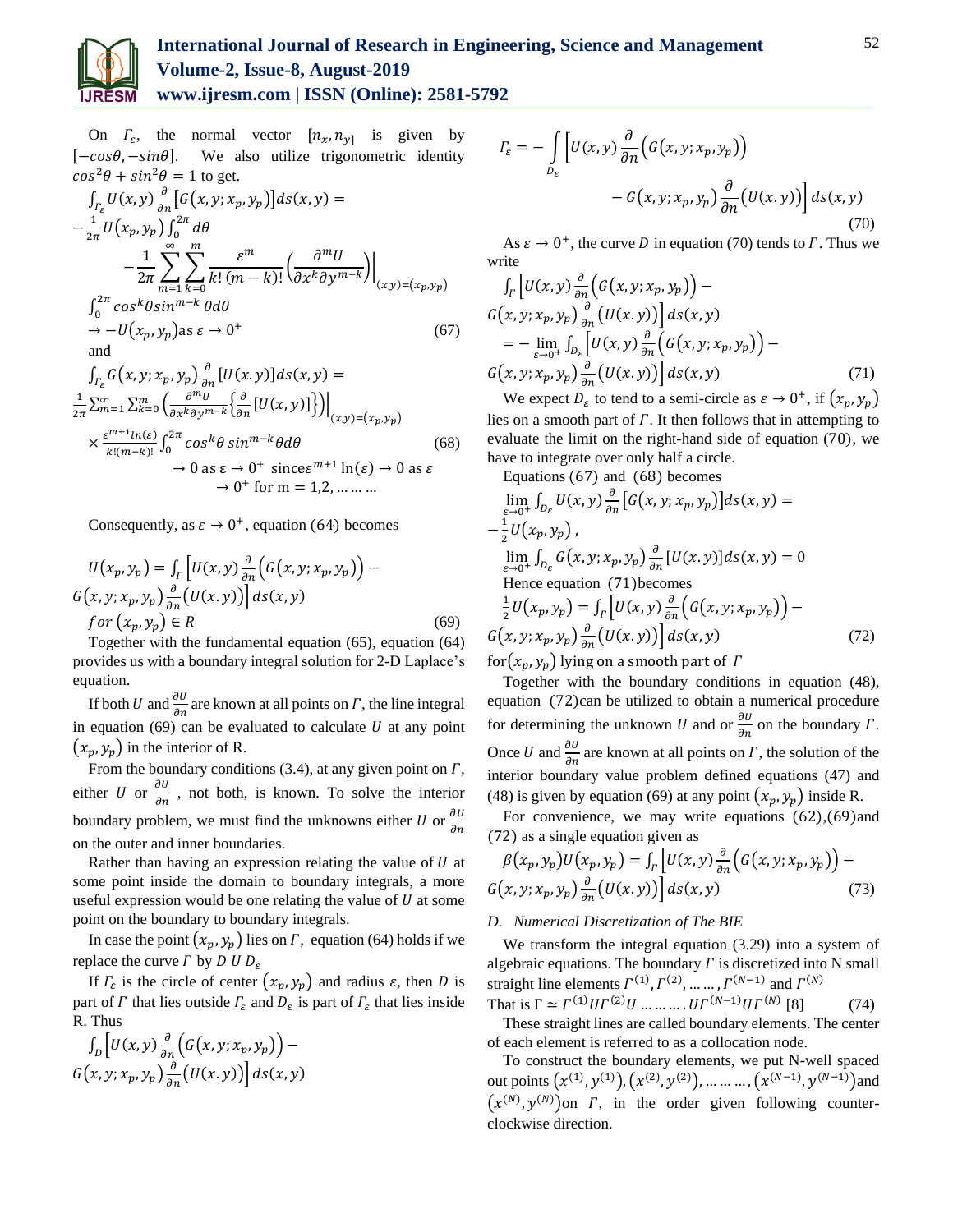

Defining  $(x^{(N+1)}, y^{(N+1)}) = (x^{(1)}, y^{(1)})$ , we take  $\Gamma^{(k)}$  to be the boundary element from  $(x^{(k)}, y^{(k)})$  to  $(x^{(k+1)}, y^{(k+1)})$  for  $k = 1, 2, ..., ..., N$ 

For an approximation of U and  $\frac{\partial U}{\partial n}$  on the boundary  $\Gamma$ , we assume that these functions are constants over each of the boundary elements. Specifically, we make the following approximation:

$$
U \simeq \overline{U}^{(k)} \text{ and } \frac{\partial U}{\partial n} = \overline{P}^{(K)} \text{ for } (x, y) \in \Gamma^{(k)}(k = 1, 2, \dots, N)
$$
\n(75)  
\nWhere  $\overline{U}^{(k)} \text{ and } \overline{P}^{(K)}$  are respectively the values of  $U$  and  $\frac{\partial U}{\partial n}$ 

where *U* and *r* are respectively the values of U and  $\frac{\partial U}{\partial n}$ at the mid-point of  $\Gamma^{(k)}$ .

With equations (74) and (75), equation (73) can be written as

$$
\beta(x_p, y_p)U(x_p, y_p) = \sum_{k=1}^{N} {\overline{U}}^{(k)} F_2^{(k)}(x_p, y_p) -
$$
  
\n
$$
\overline{P}^{(K)} F_1^{(k)}(x_p, y_p)
$$
  
\nwhere  
\n
$$
F_1^{(k)}(x_p, y_p) = \int_{\Gamma^{(k)}} G(x, y; x_p, y_p) ds(x, y)
$$
  
\n
$$
F_2^{(k)}(x_p, y_p) = \int_{\Gamma^{(k)}} \frac{\partial}{\partial n} [G(x, y; x_p, y_p)] ds(x, y)
$$
 (77)

For a given k, either  $\overline{U}^{(k)}$  or  $\overline{P}^{(K)}$  is known from the boundary conditions in equation (48). Thus, there are N unknown constants on the right-hand side of equation (78). To determine their values, we have to generate N equations containing the

unknowns. We let  $(x_p, y_p)$  in equation (3.32) be given in turn by the midpoints of  $\Gamma^{(1)}, \Gamma^{(2)}, \dots, \Gamma^{(N-1)}$  and  $\Gamma^{(N)}$  and obtain;

$$
\frac{1}{2}\overline{U}^{(m)} = \sum_{k=1}^{N} \left\{ \overline{U}^{(k)} F_2^{(k)} \left( \overline{x}^{(m)}, \overline{y}^{(m)} \right) - \overline{P}^{(k)} F_1^{(k)} \left( \overline{x}^{(m)}, \overline{y}^{(m)} \right) \right\}
$$
\nfor  $m$  (78)

= 1,2, ... ... ... , N, and  $\left(\overline{x}^{(m)}, \overline{y}^{(m)}\right)$  is the midpoint of  $\Gamma^{(m)}$ In the derivation of equation (3.34), we take  $\beta\left(\overline{x}^{(m)}, \overline{y}^{(m)}\right) = \frac{1}{2}$  $\frac{1}{2}$ , since  $(\overline{x}^{(m)}, \overline{y}^{(m)})$  being the midpoint of  $\Gamma^{(m)}$  lies on a smooth part of the approximate boundary i.e.  $\Gamma^{(1)} U \Gamma^{(2)} U \dots \dots \dots U \Gamma^{(N-1)} U \Gamma^{(N)}$ .

Equation (78) constitutes a system of N linear algebraic equations containing the N unknowns on the right-hand side of equation (78). Since both  $\overline{U}^{(k)}$  and  $\overline{P}^{(K)}$  contain known as well as unknown boundary data, it is necessary to write the equations with all unknowns appearing on one side as given below.

$$
\sum_{k=1}^{N} a^{(mk)} Z^{(k)} = \sum_{k=1}^{N} b^{(mk)}
$$
 for  $m = 1, 2, \dots, N$  (79)  
Where  $a^{(mk)}$ ,  $b^{(mk)}$  and  $Z^{(k)}$  are defined by  

$$
a^{(mk)} =
$$

$$
\begin{pmatrix} -F_1^{(k)} \left(\overline{x}^{(m)}, \overline{y}^{(m)}\right) \text{ if } U \text{ is specified over } \Gamma^{(k)}
$$

$$
\begin{cases}\n\tau_1(\mathbf{x}^m, \mathbf{y}^m) & \text{if } \mathbf{x} \text{ is specified over } \mathbf{y} \\
F_2^{(k)}(\overline{\mathbf{x}}^{(m)}, \overline{\mathbf{y}}^{(m)}) - \frac{1}{2} \delta^{(mk)} \text{if } \frac{\partial U}{\partial n} \text{ is specified over } \Gamma^{(k)}\n\end{cases}
$$

$$
b^{(mk)} = \begin{cases} \overline{U}^{(k)}\left(-F_2^{(k)}\left(\overline{x}^{(m)}, \overline{y}^{(m)}\right) + \frac{1}{2}\delta^{(mk)}\right) \\ \text{if } U \text{ is specified over } \Gamma^{(k)} \\ \overline{P}^{(k)}F_1^{(k)}\left(\overline{x}^{(m)}, \overline{y}^{(m)}\right) \text{if } \frac{\partial U}{\partial n} \text{ is specified over } \Gamma^{(k)} \end{cases}
$$
  
\n(*m*<sub>k</sub>)

 $\delta$ 

$$
= \begin{cases} 0 \text{ if } m \neq k \\ 1 \text{ if } m = k \end{cases}
$$
  

$$
Z^{(k)} = \begin{cases} \overline{P}^{(k)} \text{ if } U \text{ is specified over } \Gamma^{(k)} \\ \overline{U}^{(k)} \text{ if } \frac{\partial U}{\partial n} \text{ is specified over } \Gamma^{(k)} \end{cases}
$$
(80)

We notice that by collocating the load point  $U(x_p, y_p)$  with the nodes  $k = 1, \dots, m, \dots, N$ , we get Nsystem of equations.

Equation (76) with  $\beta(x_n, y_n) = 1$  provides us with an explicit formula for computing  $U$  in the interior of  $R$  that is;

$$
U(x_p, y_p) \simeq \sum_{k=1}^{N} \left\{ \overline{U}^{(k)} F_2^{(k)}(x_p, y_p) - \overline{P}^{(K)} F_1^{(k)}(x_p, y_p) \right\} \text{ for } (x_p, y_p) \in R
$$
\n(81)

#### **4. Methods of Solution and Discussion of Results**

This section presents computation and discussion of results on heat distribution around a simply connected circular geometry. Rearranging equation (81) according to the specified conditions, we develop BEM code for the computation of the solution. Temperature and fluxes are specified on some boundaries and the values computed with the numerical model. The results are then compared to the analytical solution to ascertain the efficiency of the BEM.

Consider steady heat transfer to the exterior of circular geometry. We deal with Neumann boundary conditions.



Fig. 1. Approximate and analytical temperature profiles for 64 nodes

#### *A. Discussion of the results*

The temperature distribution around a circular pipe presents a sine curve. This is in agreement with research carried out by [9]. They made the conclusion that temperature distribution around a circular pipe under isotropic condition presents a sine curve regardless of the physical conditions of the circular geometry.